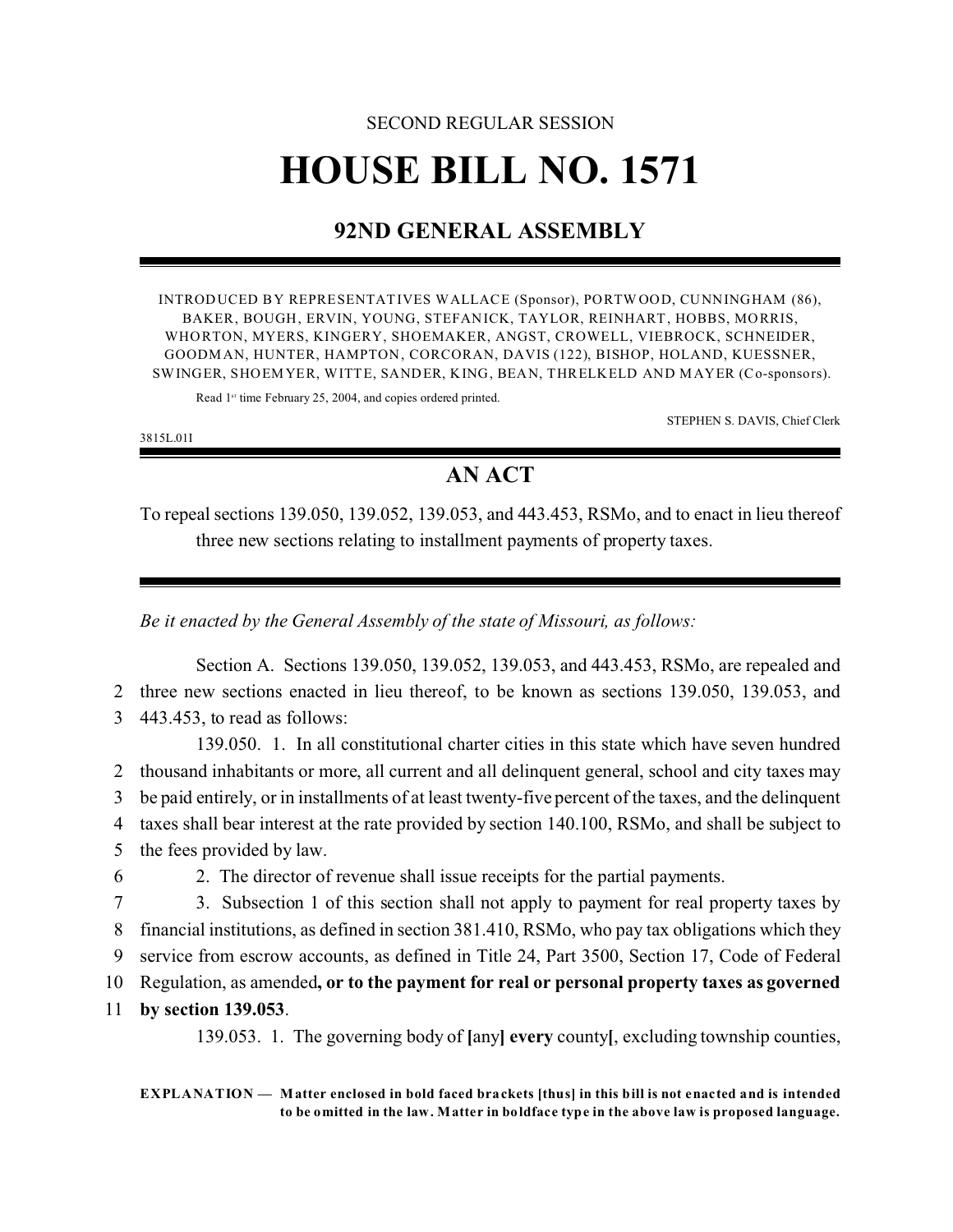#### H.B. 1571 2

 may**] shall** by ordinance or order provide for the payment of all or any part of current real and personal property taxes which are owed, **[**at the option of the taxpayer,**]** on **[**an annual,**] a** semiannual **[**or quarterly**]** basis**,** at such times as determined by such governing body.

 2. The ordinance shall provide the method by which the amount of property taxes owed for the current tax year in which the payments are to be made shall be estimated. The collector shall submit to the governing body the procedures by which taxes will be collected pursuant to the ordinance or order. The estimate shall be based on the previous tax year's liability. A taxpayer's payment schedule shall be based on the estimate divided by the number of pay periods in which payments are to be made. The taxpayer shall at the end of the tax year pay any amounts owed in excess of the estimate for such year. The county shall at the end of the tax year refund to the taxpayer any amounts paid in excess of the property tax owed for such year. No interest shall be paid by the county on excess amounts owed to the taxpayer. Any refund paid the taxpayer pursuant to this subsection shall be an amount paid by the county only once in a calendar year.

 3. If a taxpayer fails to make an installment payment of a portion of the real or personal property taxes owed to the county, then such county may charge the taxpayer interest on the amount of property taxes still owed for that year.

 4. Any governing body enacting the ordinance or order specified in this section shall first agree to provide the county collector with reasonable and necessary funds to implement the ordinance or order.

 **[**5. Subsection 1 of this section shall not apply to payment for real property taxes by financial institutions, as defined in section 381.410, RSMo, who pay tax obligations which they service from escrow accounts, as defined in Title 24, Part 3500, Section 17, Code of Federal Regulation, as amended.**]**

443.453. Financial institutions, as defined in section 381.410, RSMo, which are mortgage servicers, shall pay property tax obligations which they service from escrow accounts, as defined in Title 24, Part 3500, Section 17, Code of Federal Regulations, in **[**one annual payment before the first day of January of the year following the year for which the tax is levied**] semiannual payments in the same manner as provided in section 139.053, RSMo**. Escrow accounts established between such financial institutions and borrowers are contractually binding **[**and may disallow the payment of property taxes more than once a year as such payments are authorized in section 139.053, RSMo**]**.

**[**139.052. 1. The governing body of any county may by ordinance or order provide for the payment of all or any part of current and delinquent real property taxes, in such installments and on such terms as the governing body deems appropriate. Additionally, the county legislative body may limit the right to pay